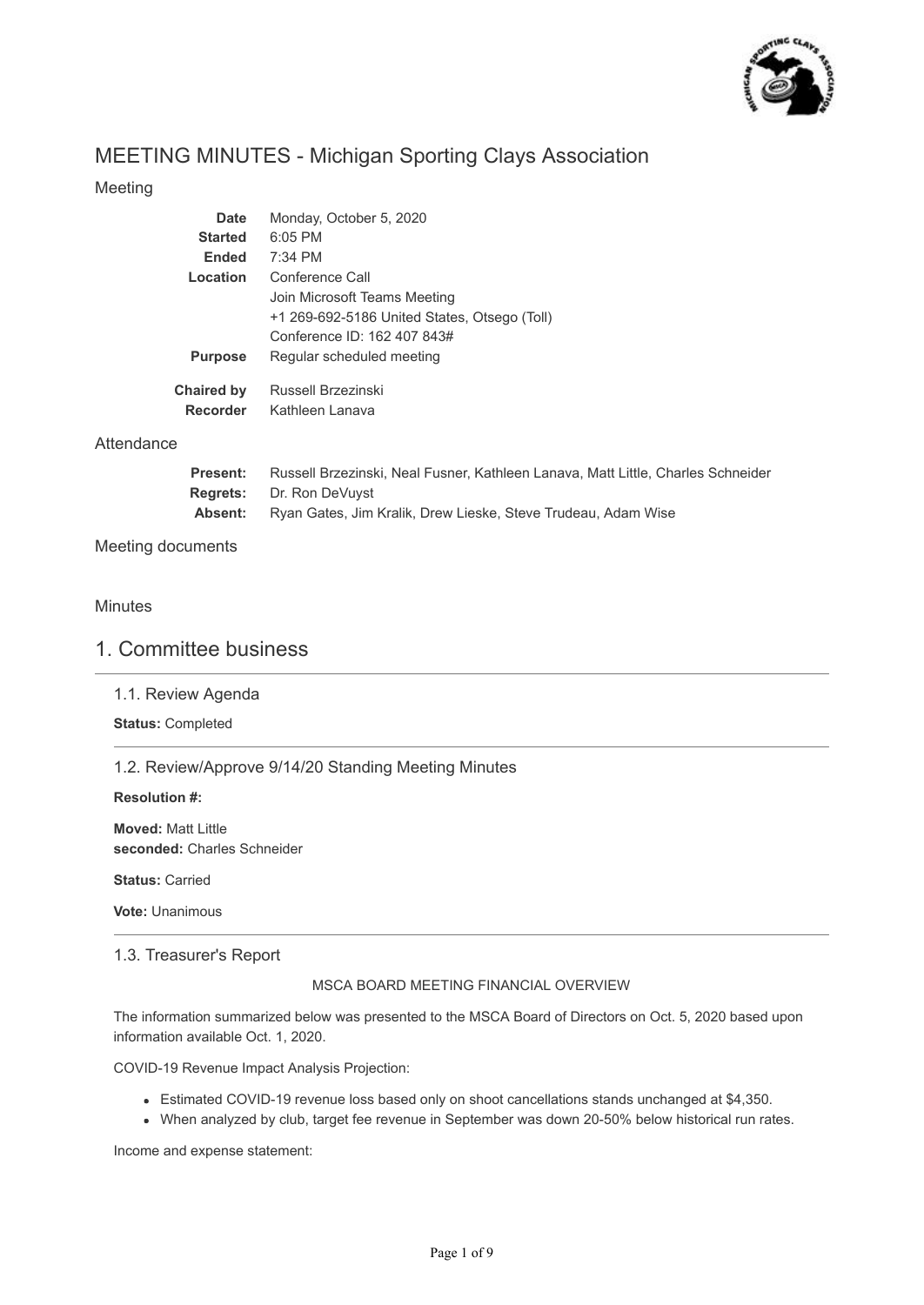

- MSCA Inc. entered Q3 in the red, briefly recovered, and currently stands \$2,006 in the red. Primary causal factor was the \$6,000 expense in support of the 2020 State Championship.
- Income and expense statement balance has been verified as matching the available balance in the MSCA business checking account as of October 1. Documents provided to board members.

YTD 2019 v. YTD 2020 Analysis of Business Metrics as of October, 1:

- Targets thrown down approximately 51%; 448,333 thrown in `19 v. 219,325 in `20. Revenue down correspondingly; \$13,450 in `19 v. \$6,580 in `20, a negative \$6,870.
- Causal factors: '20 Covid-19 driven tournament cancellations, and reduced shooter participation.
- Our liquidity remains strong. Finishing 2020 in the black remains at risk when one considers our target fee revenue stream seasonality, compounded by a mounting downtrend in shooter participation levels. Factoring both elements into a worst case projected outcome based only on target fee revenue may leave us of \$100 or more in the red. Best case estimated outcome assuming additional \$550 of outstanding club dues may leave us \$450 or more in the black for the year. We're riding the fence here. Rest assured that regardless of outcome, MSCA Inc. will be well positioned to move forward into 2021.

Matt asked about whether there has been an analysis of other State organizations and how they compare to our numbers regarding member participation in registered shoots. Has not been done and all agreed not much value added to dive into this as shooting has been down everywhere. Neal will send out reminders to those clubs that have still not submitted dues.

#### **Resolution #:**

**Moved:** Kathleen Lanava **seconded:** Charles Schneider

**Status:** Carried

**Vote:** Unanimous

#### 1.4. Secretary's Report

- Drew provided Russell & KML a tutorial on using MailChimp. Many thanks. Saved rough instructional document in Google Drive. Access at this time limited to Russell and KML. Updated contact list, eliminated bounce back accounts, deleted old email addresses and saved most current. Have 710 contacts, 700 subscribe. 185 new contacts added with the recent upload of National's list. 114 had no associated email address. If there are multiple members using one email, MailChimp assigns only one contact. We have listed all users of a single email under the first name of the primary contact. There is one email group for MSCA with members tagged as "MSCA Shooters" and clubs tagged as "MSCA Clubs". Vince Lori and Drew are tagged as both shooters and club. Can deselect depending on intended audience when sending emails.
- Gun River has changed their name on their website to Gun River Clay Target Club, Detroit Gun Club has email change. Made changes to the Club Contact lists in Google Drive documents.
- Lori Hartmann has left NSCA. Replacement contacts: Nicki Bowers and Amber Schwarz. Created NSCA Contact List in Google Drive.
- Status Update: Shoot Date Submissions (created spreadsheet in Google Drive) Mailed request letters via USPS on 9/16/20, emailed request on 9/17/20
- New Board Members how to welcome new board members, intro to norms, access to MyCommitte and Google Drive. Add to miclays. Anything else?

Passing Shots email was opened by 42.5% of recipients. 26 of those that opened clicked on the link directing reader to the events page for registered shoots. Neal asked if Board members may use the member email list located in the Google Drive documents for shoot business. For example, a club had cancelled a shoot and had no way to contact a few registered shooters. They asked Neal to notify these members and we had no shared access to this list. Now this list is available to all Board members. Russell and Kathy agreed Board members may use the member email list for this type of issue. The email list is sent to us from Nationals.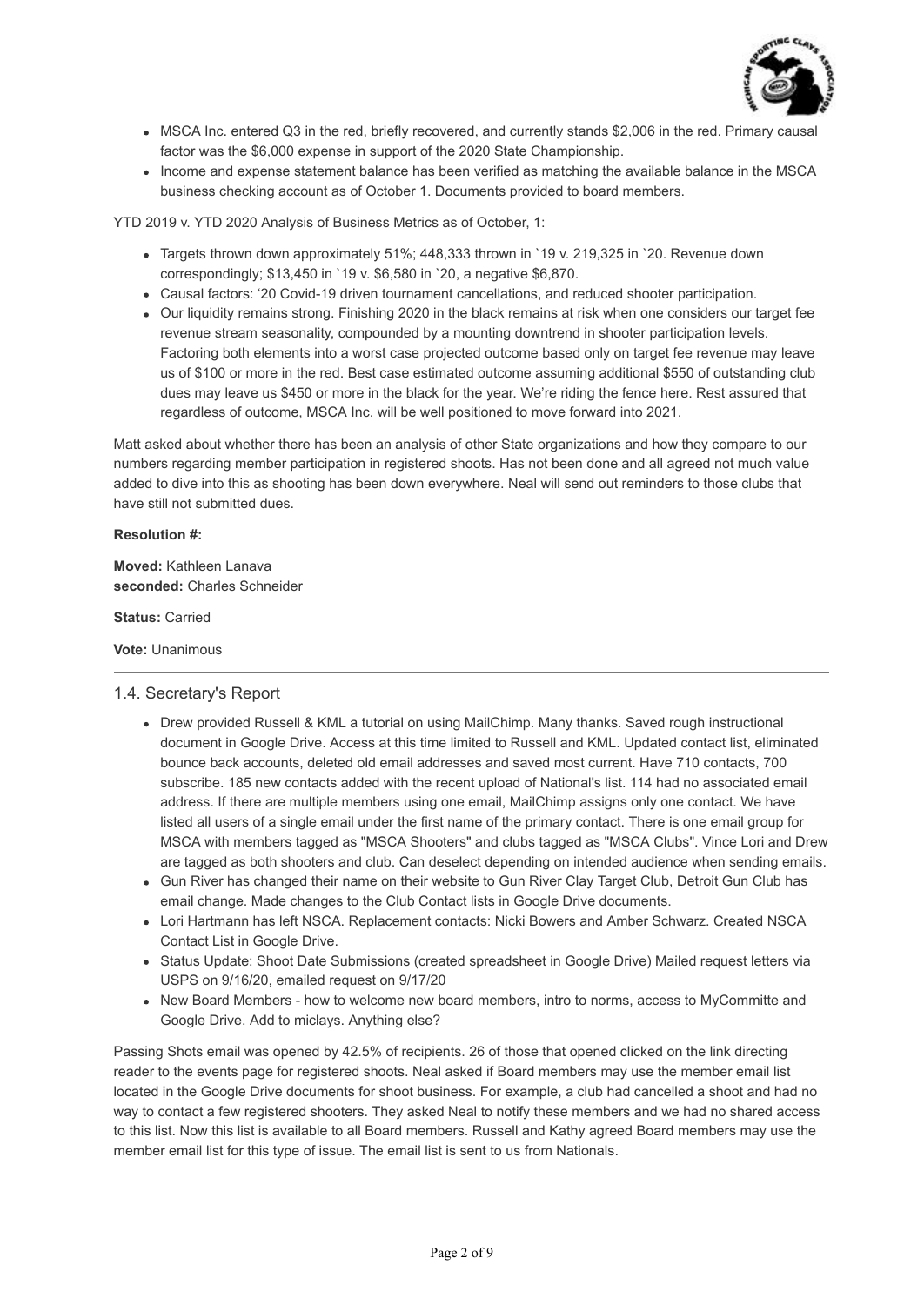

As for new Board members, all agreed wasn't a top priority at this time. Kathy offered to draft a welcome letter which could be sent to new Board members by the Secretary. Will include information on MyCommittee and Google Drive account. Will save the letter to the Google Drive account after approval by the Board at the next meeting. Would like to get this done prior to the next term starting in January for the new members.

#### **Resolution #:**

**Moved:** Charles Schneider **seconded:** Matt Little

**Status:** Carried

**Vote:** Unanimous

#### 1.4.1. MSCA BOD Elections

MSCA Director Elections:

Board Members with expiring terms:

#### Russ Brzezinski

#### Ryan Gates

Charles Schneider

Send nomination Email request: 11/1/20

Deadline for nominations: 11/15/20

Send Ballots via email: 11/16/20 (JotForm)

Voting Deadline: 12/1/20

Need two or three person vote validation.

Double voting should be eliminated with recent member email address edits

Process for notifying candidates of results.

#### **"Seeking Nominations" draft email to go out November 1st:**

Title/Subject: Michigan Sporting Clays Association Seeking Nominations for Board of Directors

It's that time of year again for the Michigan Sporting Clays Association (MSCA) membership-at-large to elect those who will assist in the governance of our association by serving as a Director on the Board.

There are three open positions, as three Directors have terms expiring December 31, 2020. The term of office for a Director is three years. New Directors take office on January 1, 2021 and serve through December 31, 2023.

**You may choose to run for the MSCA Board of Directors yourself or nominate another MSCA member by emailing** misportingclays@gmail.com **as soon as possible. Please include name, NSCA # and a brief biography, which will be posted on the electronic ballot. If you nominate another member, that person must agree to be a candidate.** 

Directors must be members of the National Sporting Clays Association (NSCA) in good standing. The position is not open to Complimentary Limited Membership (CLM) or Crossfire members (NSSA members registering NSCA targets). Current MSCA Board members may run for the office again, but are not automatically placed on the ballot. The nomination/election procedure is the same as for other candidates. Attendance at MSCA Board Meetings is obligatory. The MSCA holds standing monthly meetings the first Monday of every month from 6:00 PM - 7:00 PM. (Now conducted exclusively via teleconference due to COVID.)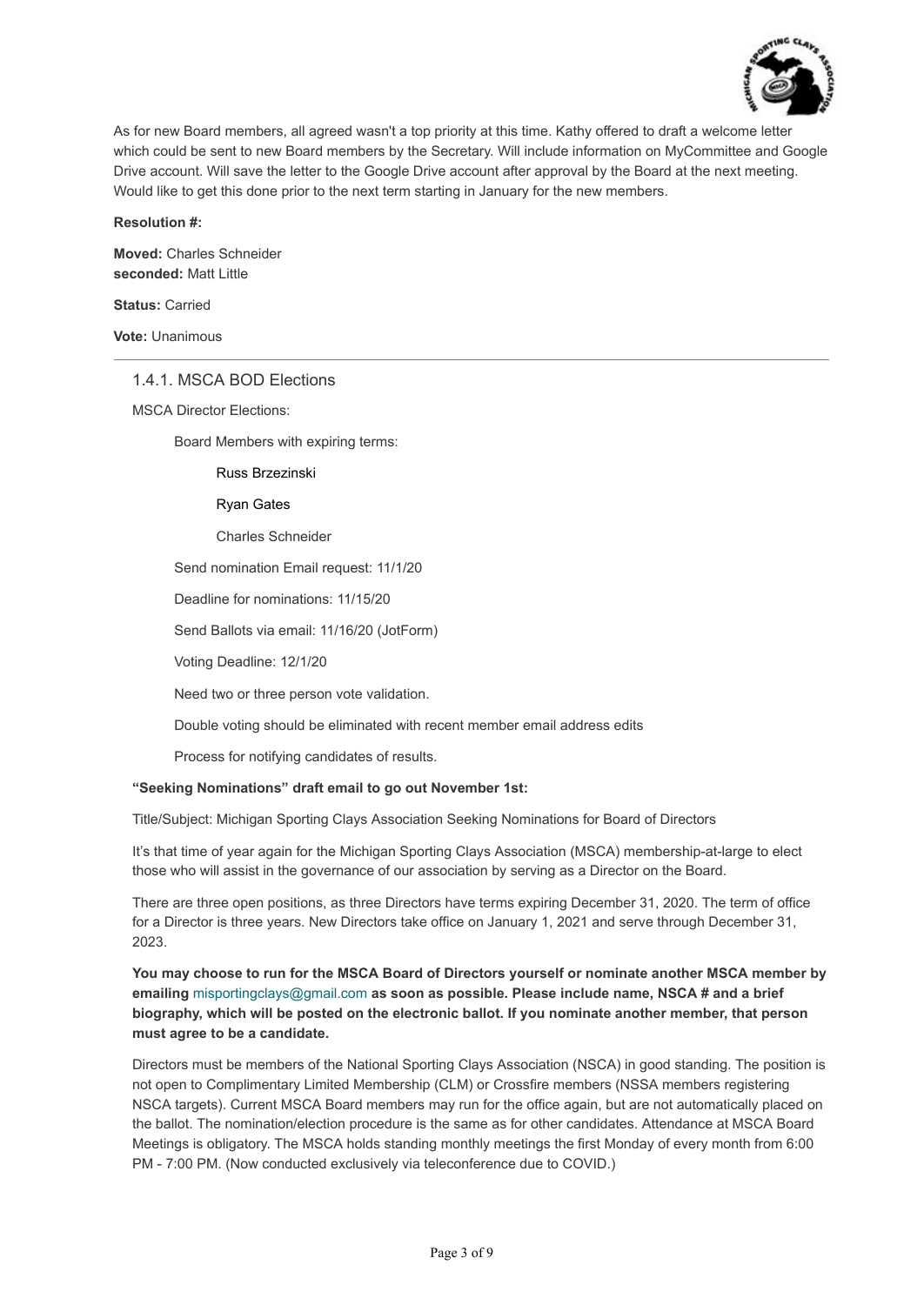

For more information on roles and responsibilities of a Director, please see the MSCA By-laws or contact any Board member (Insert link).

Nominations will be accepted by email until 5:00 PM ET on 11/15/2020.

On 11/16/2020, ballots will be distributed via email to MSCA members with valid email accounts on file, as provided by the NSCA. **FYI: for those MSCA members sharing email accounts: Only one vote may be cast per email account**.

To be considered valid, on-line ballots must be received by 5:00 PM ET on 12/1/2020. Votes will be tabulated as quickly as possible and elected members notified. Results will then be posted on [miclays.com](http://miclays.com/) and the MSCA Facebook page.

Board reviewed the draft letter for BOD nominations. Will change the year to 2023 from 2024. The Board will review the ballots during the 12/7/20 Board Meeting via screen share and confirm the vote. Will add language to the letter indicating the votes will be tabulated at the 12/7/20 Board Meeting. Russell will notify the newly elected members. Will also change the wording around Board meetings to say "...majority of meetings are held via teleconference and there may be occasions when the Board will meet after a registered shoot." Change will made to reflect that nominations must include name, NSCA number and brief bio.

#### **Status:** Completed

### 1.4.2. Member Outreach - Facebook

MSCA Facebook Page Report

10/ 5/2020 meeting (6:00 PM call)

Page created October 5, 2018Happy Birthday!

Current Admins: Russ, Ryan, and Jim

To date: 224 followers (up from 209), 212 page-likes (up from 198)

Since last report (September):

Overall views have increased again. Followers/Page Likes have increased. Overall engagement constant.

#### Weekly view data:

Weekly viewing has increased to 198 to 202 views per day (183 to 188 last report). Peaks at 7:00 to 9:00 AM and 6:00 to 8:00 PM. Occasional peaks show up at the lunch hour. This viewing behavior has remained consistent for the life of the page.

Takeaway: Traffic continues to pick up at a steady pace, featured shooters (SotM or in posts) bring in views/engagement by friends and family, coverage of Michigan shooters and their accomplishments outside of the state has been received positively.

Page Reach (since previous report):

#### People.

We've reached 1,652 people total (not individuals) since last report. Awaiting suggestions on other data to be mined and posted.

People reached (content shows up on their individual page) and people engaged (comment on our posts) consistent with last report. Hot spots this month are Grand Blanc and Goodrich, with Davison, Waterford Township, and Flint rounding out the Top 5 cities reached. Vast majority of people reached/engaging/following the page are in the SE Michigan area.

#### Top Posts.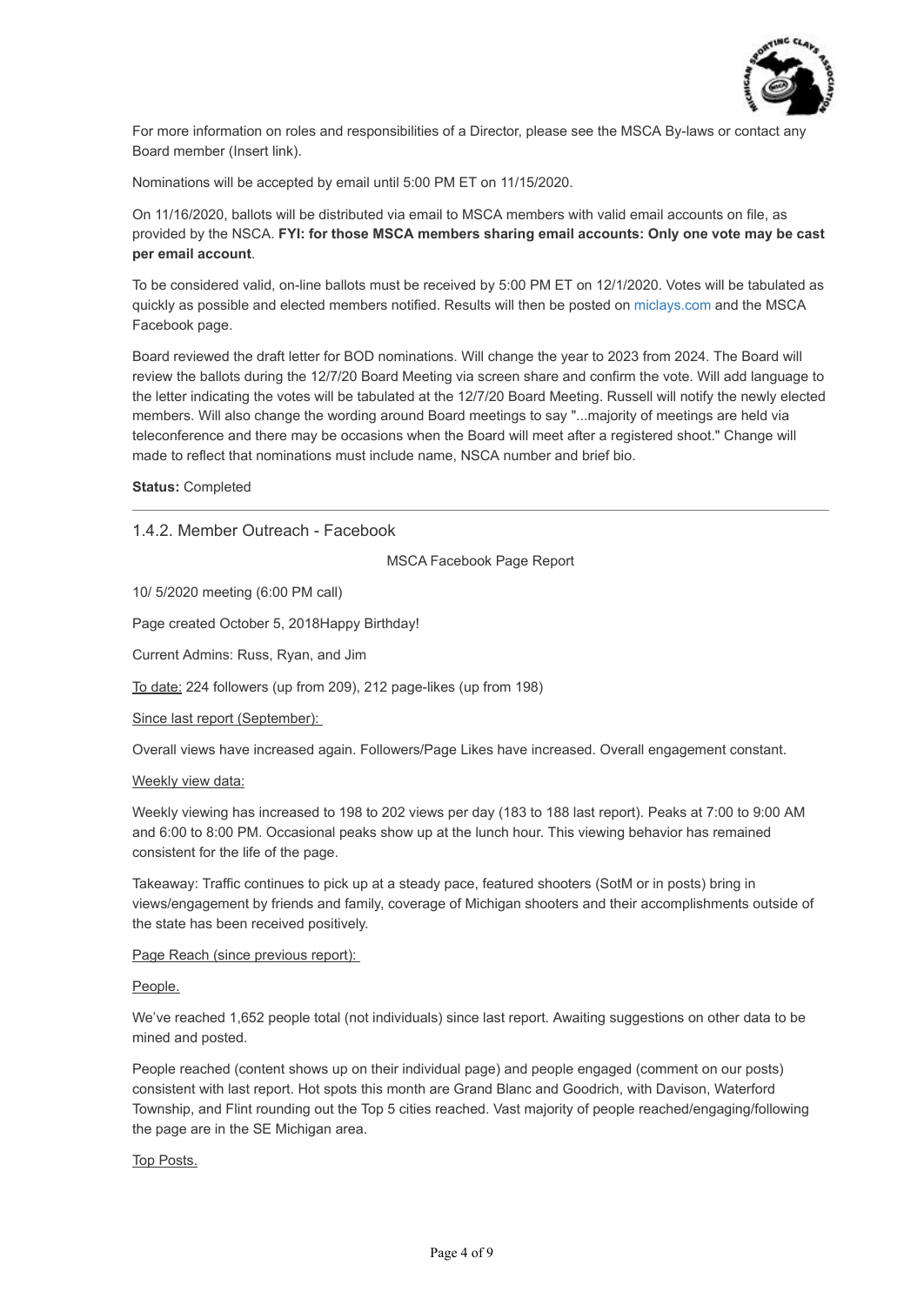

1.) Dave Coates Championship picture (1,008 viewers to date!). New record.

- 2.) Seaway/Multi-Lakes weekend announcement (411).
- 3.) 2020 State Championship photo album posted (150).
- 4.) Gun River Labor Day shooting announcement.
- 5.) Addition of photos to 2020 State Championship album.

Top Engagement (comments, sharing, etc.)

- 1.) Dave Coates Championship picture(227 to date).
- 2.) 2020 State Championship photo album posted (89).
- 3.) Addition of photos to 2020 State Championship album (68).
- 4.) Adam Wise State 5-stand Champion photo (34).
- 5.) Amber Brown 2020 Lady Champion trifecta (29).

Data to be mined: Followers location, who engages but is not a follower/page like - have begun sending invites to these people.

Jim Kralik

Jim has asked if there is more data the Board would like mined from Facebook. All agreed that at this time, there is no value added to further analyze. One club asked Neal to thank Jim for posting scores. They were very appreciative. All agreed Jim is doing a fantastic job and were appreciative of his efforts.

#### **Status:** Completed

#### 1.4.3. Member Outreach - Miclays.com

WebMaster Request list to be saved as meeting document.

See line items still outstanding.

Also up for discussion:

- 1. Remove Caledonia from Club list, change name of Gun River Keet and Trap Club to Gun River Clay Target Club
- 2. Add Adam Wise as Board Member/National Delegate
- 3. Add minutes from July and August
- 4. Need "Latest News" post regarding State Shoot results
- 5. Update home page banner regarding Pine Ridge to reflect only the Nov. dates
- 6. Need either "Latest News" post or banner to announce the awarding of the 2021 State Shoot to Bald Mountain and the GLC to GBHC.

Drew's list has been added to the agenda as an attached document. Will add these items to his list. Would like for Drew to manage his own list as Jim, Neal and Kathy manage theirs.

Need to add a quick link to the Facebook page. Russell will email request to Drew.

**Status:** Completed

MSCA MiClays Webmaster Requests 100420.pdf

# 2. OLD BUSINESS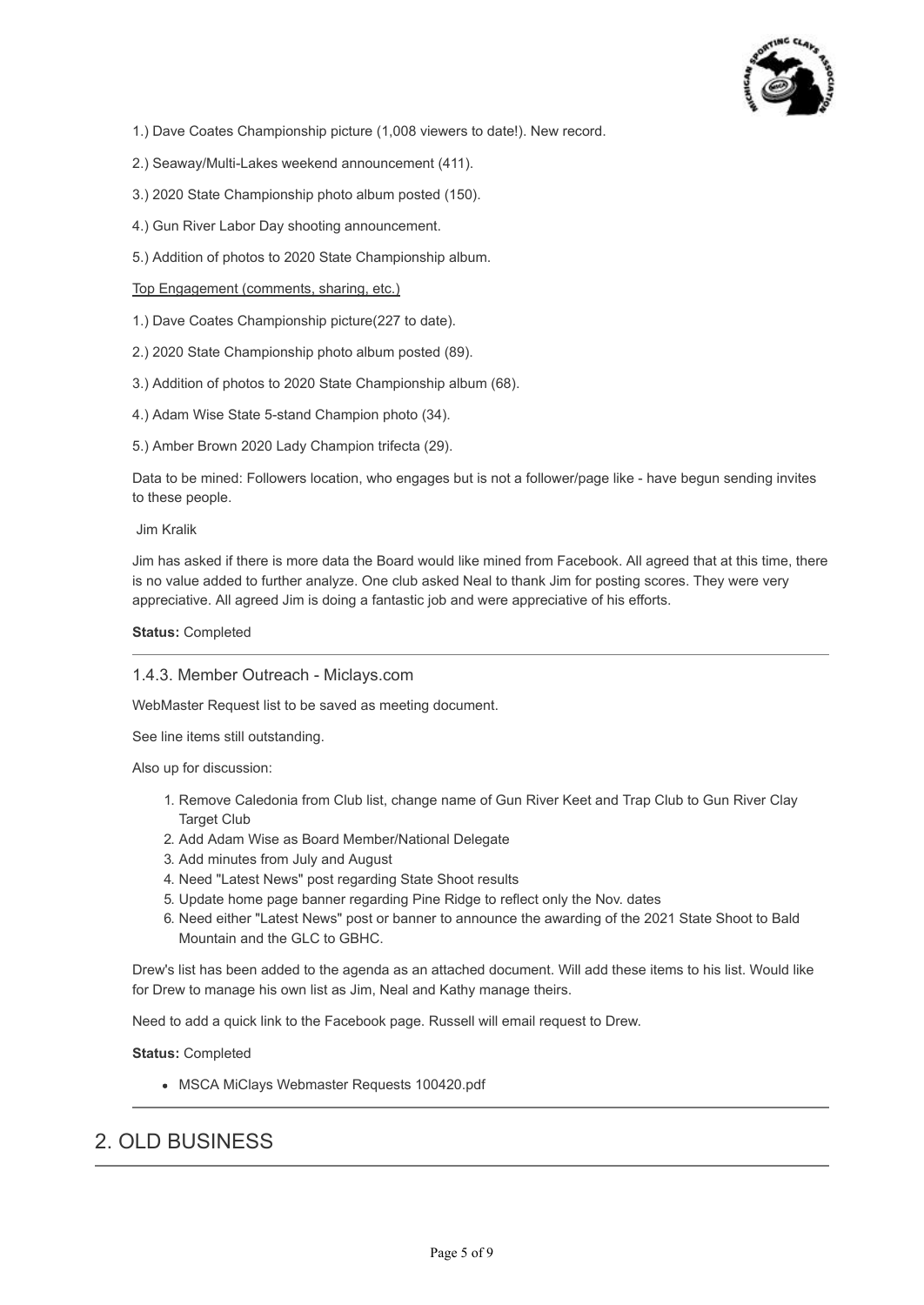

## 2.1. Update: COVID Response and Initiatives

Given Michigan Supreme Court ruling on Friday, 10/2/20 and lack of clarity regarding enforcement of the ruling, MSCA will not make any changes in our position. Will keep this as an agenda item, but will move to the bottom of the "Old Business" list for now.

#### **Status:** Deferred until 11/2/2020

## 2.2. State Shoot/GLC Host Club Participation & Process for Determining State Shoot Venue

Discussed at 4/22/20 Meeting: We need to understand better why there isn't greater participation from clubs to host tournaments to provide our membership with more options. Further exploration is required, may need to survey clubs. Steve recommended MSCA allow for electronic voting for the membership to decide upon the host club for the State Shoot. Kathy made the same recommendation last year. It was not supported. Again, this would require a By-laws change. Concerns raised the 2/3 of the MSCA membership does not participate in the tournament. Needs further discussion. May survey the membership.

Discussed at the 6/1/20 meeting: KML can create survey re: preference for selecting shoot. Drew would like the survey to include who is allowed to vote. Jim will write something up for us to react to regarding the subject. We may not elect to poll the membership. Exploring options; needs further discussion.

#### Jim's 6/3/20 email to the Board:

"On the discussion of change to the selection of the State Shoot, when/if we decide to poll the membership, I would like to pose the following to the Facebook page community:

(draft) Discussion has been initiated between member shooters and the MSCA Board on the way the host venue for the State Shoot is selected. Currently, in accordance with the MSCA By-Laws Article X, the host club selection is made by the MSCA general membership by vote. Each MSCA shooter in good standing and in attendance at the current year's State Shoot selects between the presented bids. No proxy votes are allowed. An announcement is then made, usually at the State Shoot dinner.

The MSCA Board would appreciate any thoughts and suggestions from the membership on whether to continue the current State Shoot selection procedure or pursue adjustments, keeping in mind that any changes would necessitate a change also to the current By-Laws. Please respond via email or Messenger (NOT COMMENTS TO THE FACEBOOK PAGE) and include your NSCA membership number. Thank you, The MSCA Board (end draft)"

#### 7/6/20: Deferred

8/3/20: Combined this topic with 2.5: MSCA Membership Survey re: Voting on State Shoot moving forward.

Russell asked about thoughts or ideas people might have on how this could be different. There are 4 clubs that are eligible to host the State Shoot. How do we help other clubs prepare for meeting the criteria and hosting the GLC? We only receive 2 bids for the 2021 State Shoot. There was much discussion about how to promote our shoots and encourage participation, from raffles of firearms, to the "Shoot the State" campaign. It was decided that this year we will move forward with MSCA members who participate in the 2020 State Shoot voting for the 2021 State Shoot, as indicated in the Bylaws. Suggestions made regarding moving toward a rotation of qualifying clubs for the State Shoot with signed contracts (in lieu of bids) to meet expectations from the host club. If a club cannot host their year, they could pass and the venue would move to the next club in the rotation. This needs further discussion and an eventual likely vote of the MSCA membership. Any changes would require a change in the Bylaws.

9/14/20: Will hold a special meeting to address this agenda item.

Postpone until more Board members are present for discussion.

**Status:** Deferred until 11/2/2020

#### 2.3. MSCA Board Liability Insurance

6/1/20: Deferred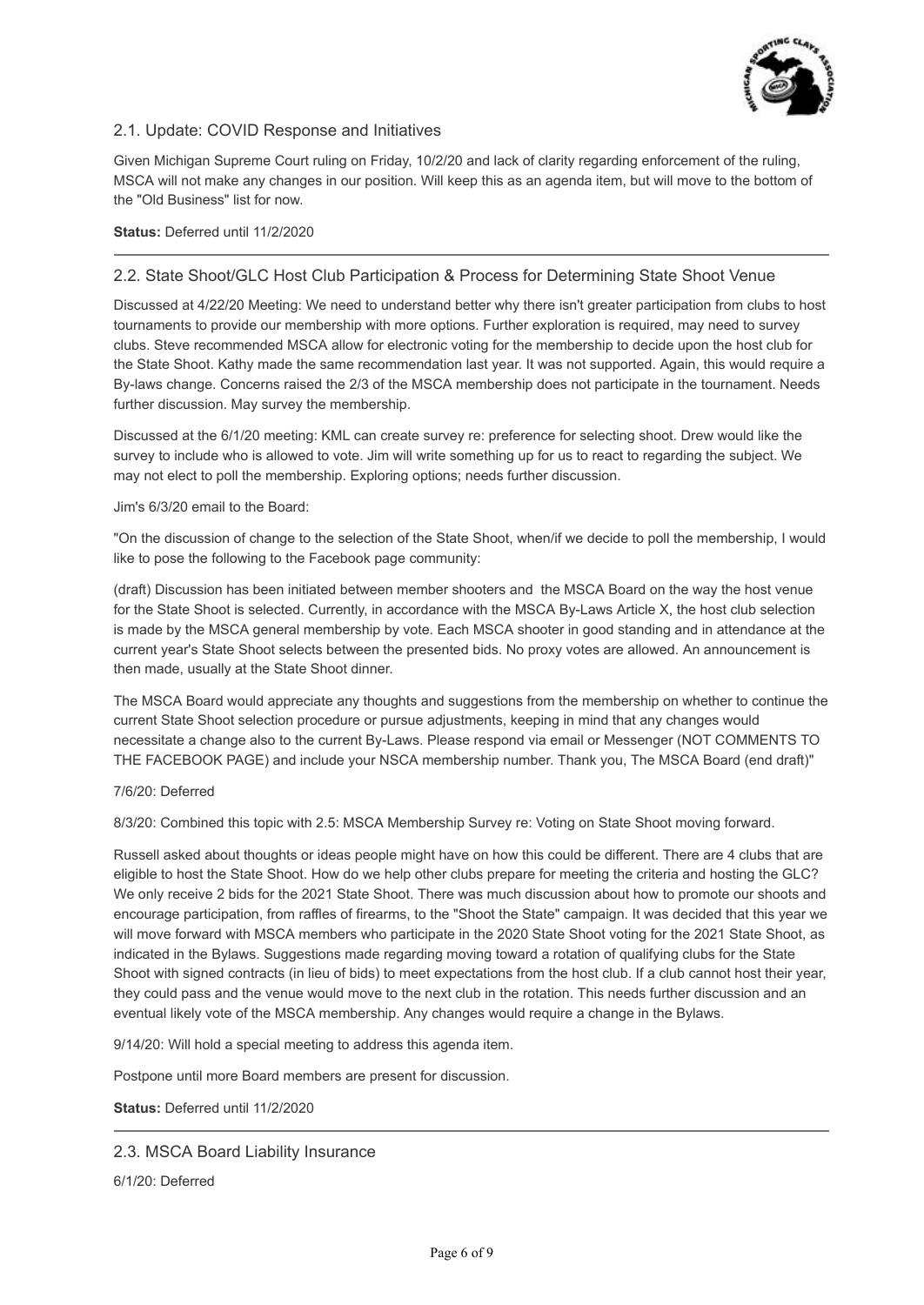

7/6/20: Deferred, Russell to reach out to Charles.

8/3/20: Deferred

9/14/20: Deferred

More necessary than not. Would like to hear back from Steve regarding NSCA recommendations.

**Status:** Deferred until 11/2/2020

#### 2.4. iClays/WinScore Incentives for Host Clubs

Saturday, February 8, 2020

*From previous meeting:* Drew proposed the idea of offsetting iClays or WinScoreOnline fees to some extent to encourage new and smaller clubs to utilize online registration and scoring. Several clubs including Multi-Lakes and 4 Square Sportsman's have had good luck using iClays to draw a noteworthy attendance. iClays fee is 1 cent per target wheras WinScoreOnline is more expensive.

Russ suggested perhaps a \$50 reduction in fees per shoot for new clubs to try it.

*New discussion:* The Board is still undecided on how to incentivize clubs to utilize online registration and scoring, and whether those clubs that don't use it actually would if given an incentive. The following clubs throw registered shoots but do not utilize iClays or WinScore: Action Shooting Sports, Alpena Clay Busters, Lewiston, Pine Ridge, and Seaway Gun Club. Kathleen suggested we contact these clubs to gauge interest.

#### Saturday, November 9, 2019

Drew proposed the idea of offsetting iClays or WinScoreOnline fees to some extent to encourage new and smaller clubs to utilize online registration and scoring. Several clubs including Multi-Lakes and 4 Square Sportsman's have had good luck using iClays to draw a noteworthy attendance. iClays fee is 1 cent per target wheras WinScoreOnline is more expensive.

Russ suggested perhaps a \$50 reduction in fees per shoot for new clubs to try it. Drew will reach out to David Clifford, owner of iClays, to see if perhaps he would offer a trial membership to some clubs.

7/6/20: Deferred

8/3/20: Deferred

9/14/20: Deferred

Discussion around the financials and providing funds for this purpose would not be advisable at this time. Will postpone this discussion until April 2021. A marketing survey of host clubs may be beneficial.

**Status:** Deferred until 4/5/2021

## 3. NEW BUSINESS

#### 3.1. NSCA Process for Cancelling or Scheduling of Shoots

- 1. There isn't an option to "postpone" a shoot. It's either cancelled or scheduled.
- 2. For new shoots, one consistent person from the MSCA Board is to contact Lori with the details.
- 3. Cancellation of shoots: Individual clubs may contact Niki to cancel their own shoots. The club should contact the Board as well, in case another member wanted to pick up the date. We, as the Board, can mandate that we remain the sole contact for cancellation, if we so choose.
- 4. Name change of the shoot. Clubs may contact Lori to change the name of the shoot. Again, we, as the Board, can mandate that we remain the sole contact, if we sho choose.

6/1/20: Deferred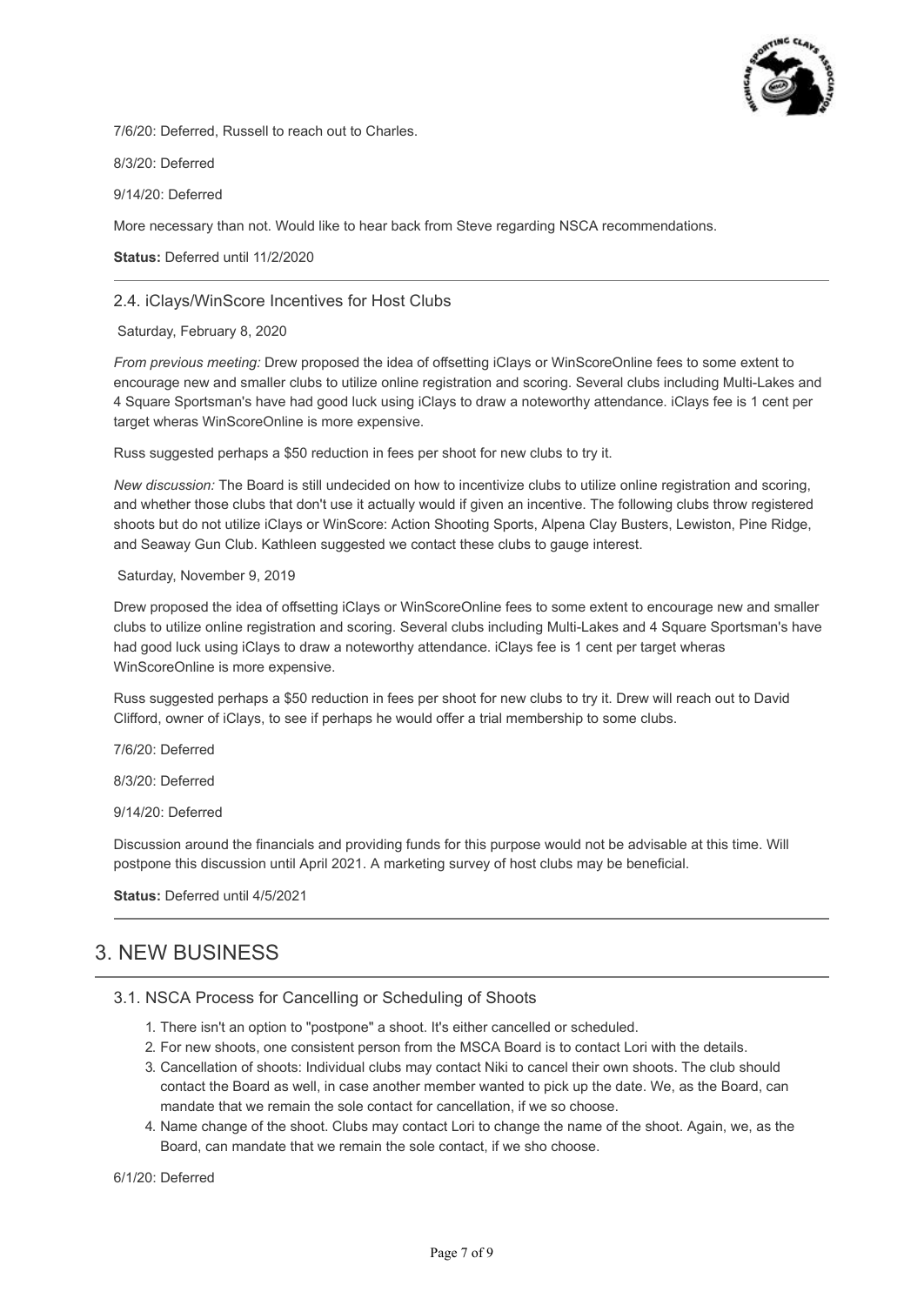

7/6/20: Deferred 8/3/20: Deferred 9/14/20: Deferred 10/5/20: Deferred Deferred. **Status:** Deferred until 11/2/2020

### 3.2. Jot Forms

- 1. Access, suggest more than one person. Who is best?
- 2. Does Webmaster need access to JotForms in order to create links on the Miclays website?
- 3. Storage limit is 100 MB. How to archive past submissions. Will save to email account, save to JotForm. Ideally should save to the Google drive acct. A folder has been created. How long should they be saved?
- 4. Used on miclays for GLC/State Shoot bids. How best to address conflict of interest for bids.
- 5. Used for BOD ballot voting via emailed link through MailChimp. Should there be a two person validation of results? Should these be archived? If so, for how long? Double voting by members should not be an issue now that the email list has been cleaned up.

6/1/20: Deferred

7/6/20: Deferred

8/3/20: Deferred

9/14/20: Deferred

10/5/20: Deferred

Defer

**Status:** Deferred until 11/2/2020

#### 3.3. Sporting Clay Instructors

Shooters ask for names of instructors. Is there some way we can create a list of instructors so that when requested, we can provide? Should we send out an email to the membership and clubs asking if they would like to have their name included on the list, including any certifications held, brief bio, and whether they specialize in training juniors, seniors, new shooters, experience shooters, ladies? May be a nice customer service gesture for our members seeking instruction in different areas of the State and for those offering instruction. NSCA has a link to NSCA certified instructors. We can also include the names of those certified in the State of Michigan (ask if they want to include a bio for our list) and include NSCA link.

10/5/20: Deferred

Deferred.

**Status:** Deferred until 11/2/2020

#### 3.4. Great Lakes Championship

The MSCA flags are at Bald Mountain and will be brought to Island Lake for this weekend's GLC. Will be posted out front of the entry way.

#### **Status:** Completed